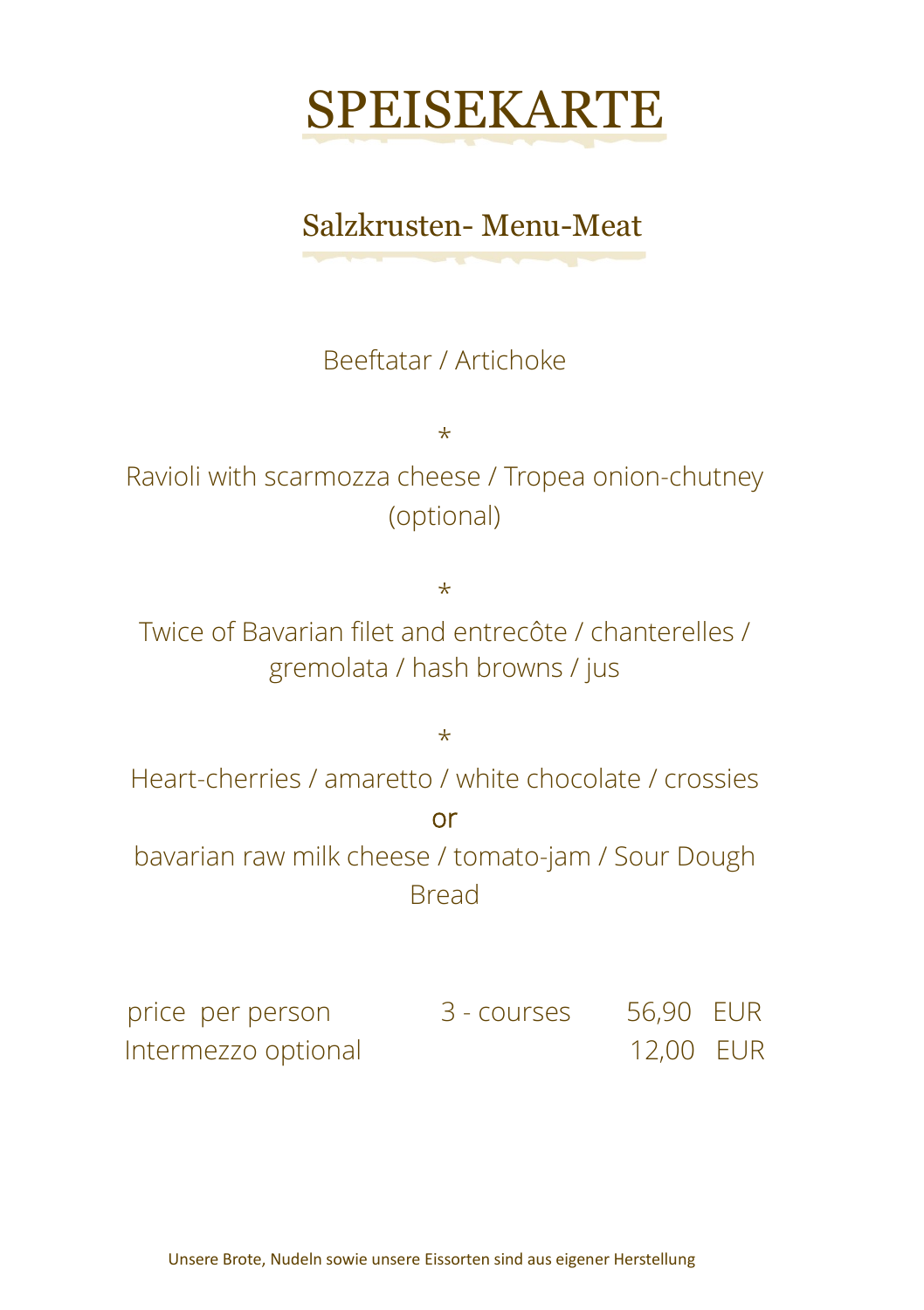### Salzkrusten- Menu-Fish

*<u>Andrew Community Community Community</u>* 

Raw marinated vendace / cucumber-mousse / confited bavarian prawn

\*

Antipasti lasagne / Taleggio cheese / mizuna salad / salad of wild herbs (optional)

\*

Salmon trout from the Koppelmühle /garden bed vegetables / celery / velutée

\*

Backed feta- cheese / watermelon / sorbet

#### or

bavarian raw milk cheese / tomato-jam / Sour Dough Bread

price per person 3 - courses 53,90 EUR Intermezzo optional 12,00 EUR

Unsere Brote, Nudeln sowie unsere Eissorten sind aus eigener Herstellung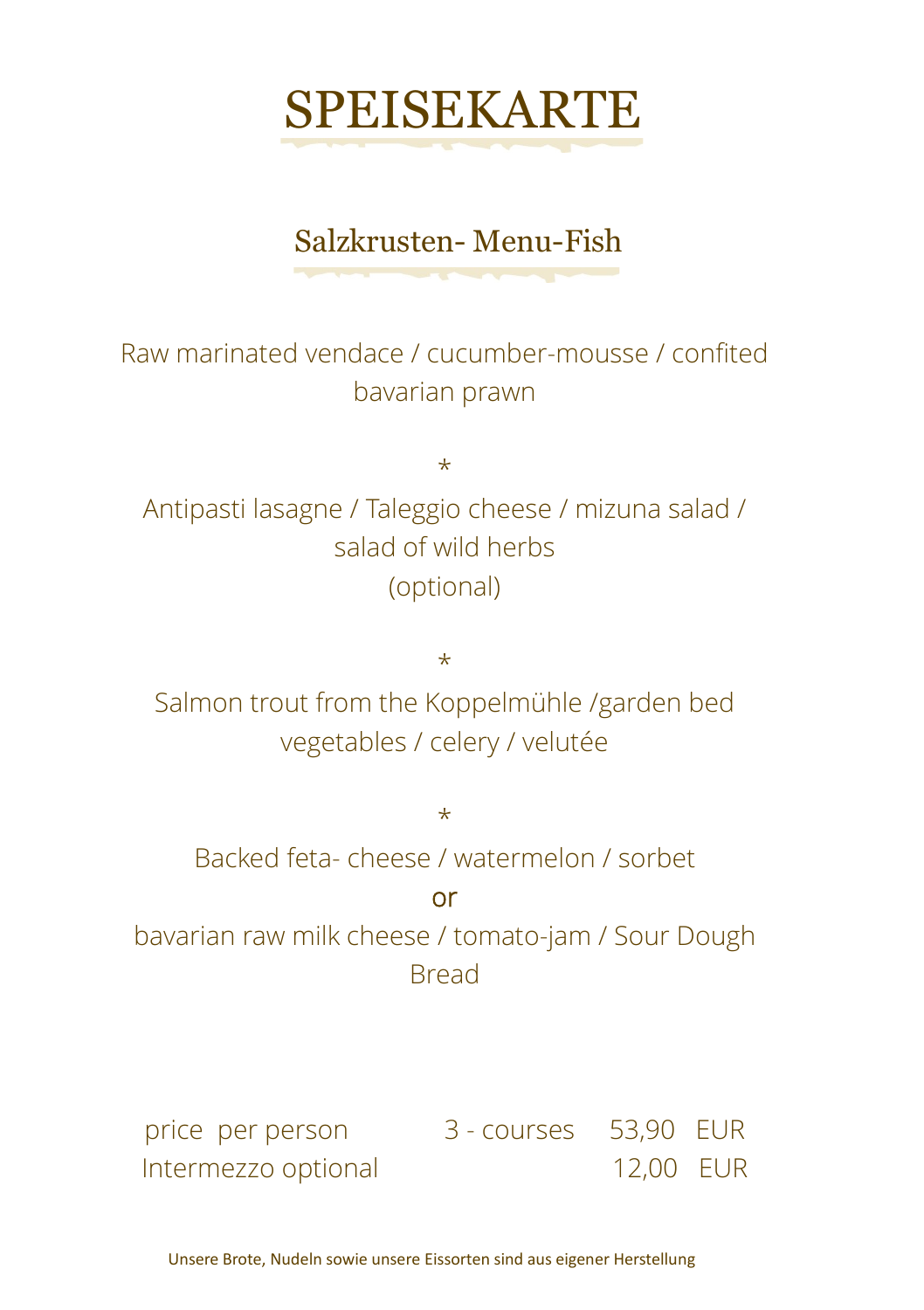

### Salzkrusten- Menu-Vegetarian

Burrata / hop asparagus / confited tomato / apricot

\* Japanise pancake / mayo / BBQ Sauce (optional)

\* Carrots / chanterelles / buckwheat / tahina

 $\star$ 

Creme Caramel / elder flower or bavarian raw milk cheese / tomato-jam / Sour Dough **Bread** 

price per person 3 - courses 53,90 EUR Intermezzo optional 12,00 EUR

Unsere Brote, Nudeln sowie unsere Eissorten sind aus eigener Herstellung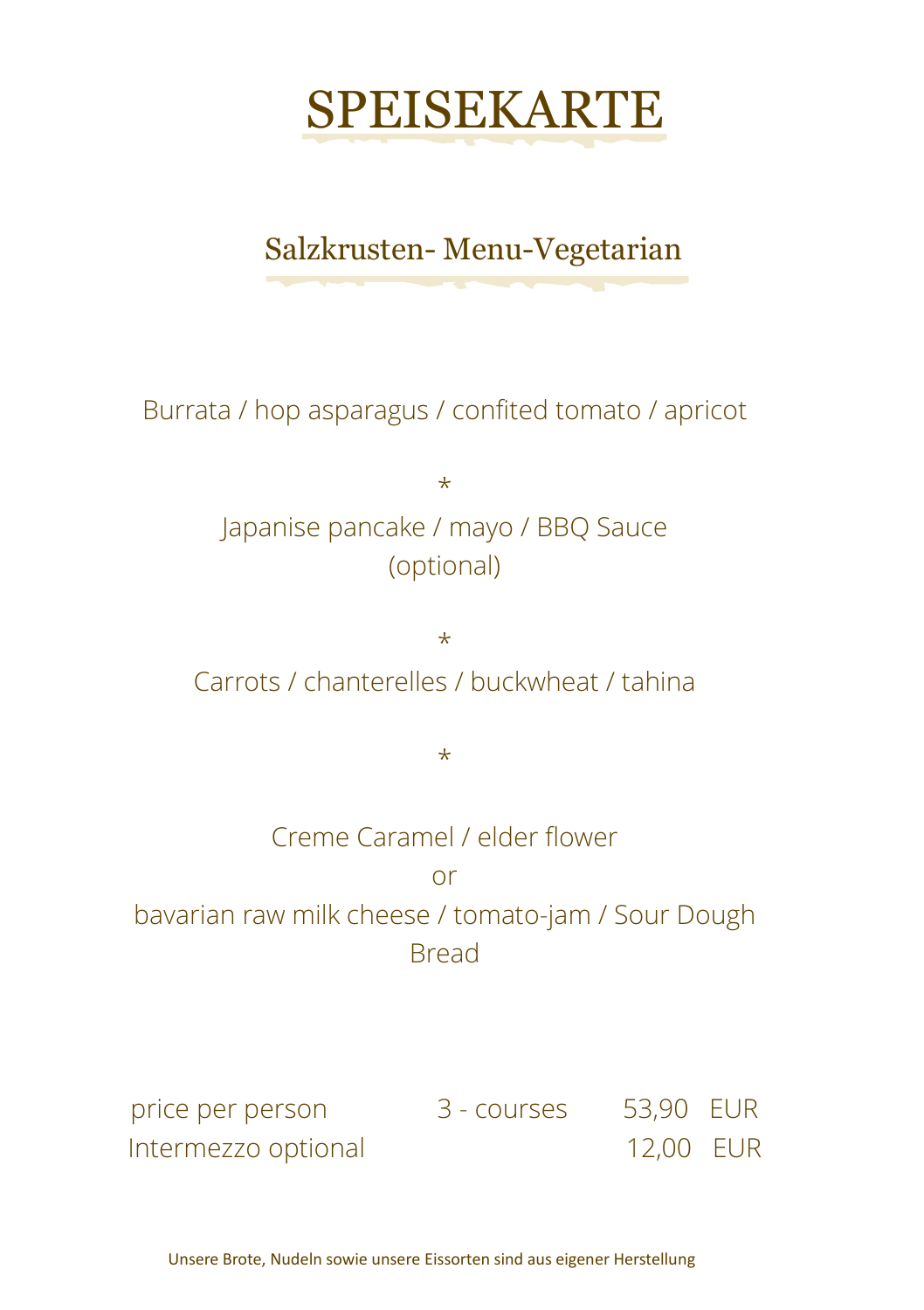#### **Starters** *MARKET MARKET AND RESERVE*

Handcutted beef-tatar with artichoke

|                                                                                        | 16,90 EUR |            |
|----------------------------------------------------------------------------------------|-----------|------------|
| Raw marinated vendace with cucumber-mousse and<br>confited bavarian prawn              |           |            |
|                                                                                        | 15,90 EUR |            |
| Burrata cheese with hop asparagus, confited tomato<br>and apricot                      |           |            |
|                                                                                        | 14,90     | <b>EUR</b> |
| Garden cress soup with oil of pumpkin seeds                                            |           |            |
|                                                                                        | 12,90     | <b>EUR</b> |
| Antipasti Lasagne with tallegio-cheese, mizuna salad,<br>pesto and salad of wilf herbs |           |            |
|                                                                                        | 15,90 EUR |            |
| Japanise pancake with mayo and BBQ - sauce                                             |           |            |
|                                                                                        | 14,90 EUR |            |
| Ravioli filled with scarmozza cheese, accompined with<br>tropea onion chutney          |           |            |
|                                                                                        | 15,90     | <b>EUR</b> |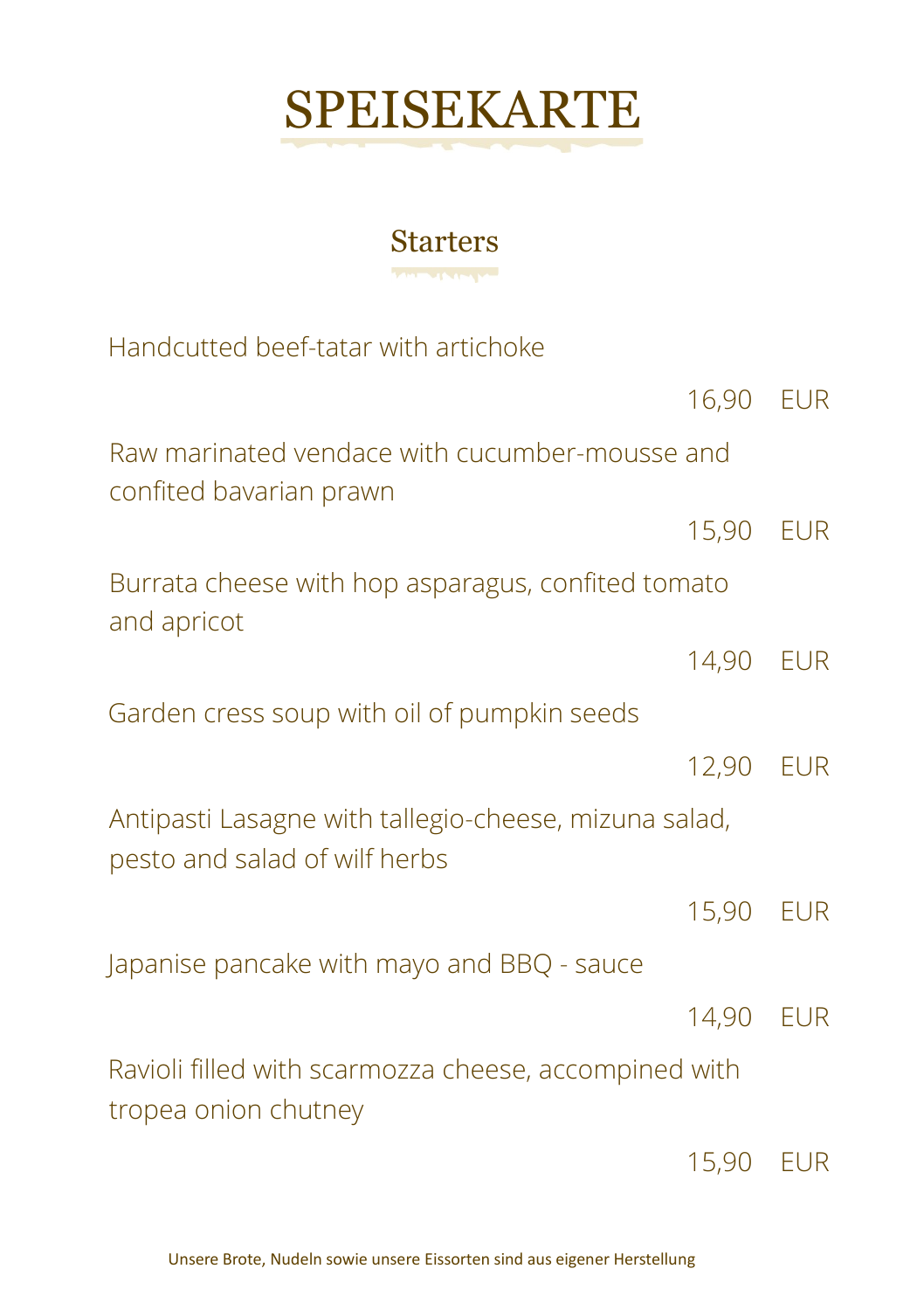### Main- courses

Twice of Bavarian filet and entrecôte cooked in a heysaltcrust with chanterelles, gremolata, creamy hash browns and jus

35,90 EUR

Salmon trout from the Koppelmühle cooked in a saltcrust with garden bed vegetables, celery- cream and fish- velutée

32,90 EUR

Carrots from munich gardeners cooked in a saltcrust with chanterelles, buckwheat and tahina

26,90 EUR